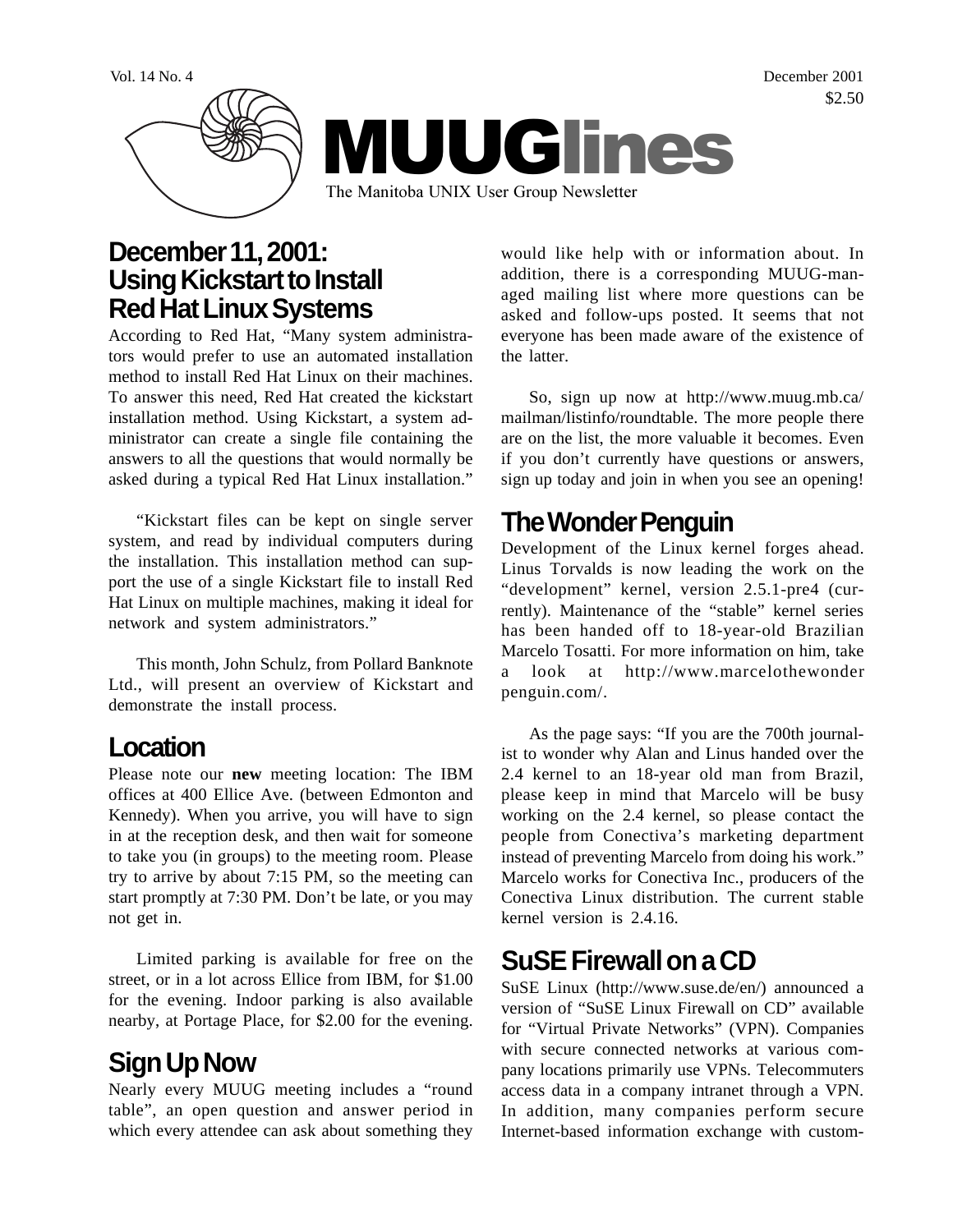ers, partners, and suppliers via VPNs.

 "Today, corporations and governments are facing an ever greater need for increased data security", said Johannes Nussbickel, CEO of SuSE Linux. "At SuSE, we have always focused on security with innovations such as the 'on-CD' security feature. Our new VPN capabilities in SuSE Linux Firewall extend the secure flow of communication in today's complex corporate networks and are of interest not only for companies but also for original equipment manufacturers."

"SuSE Linux Firewall on CD - VPN Edition" offers enterprises using Internet access efficient protection for their mission-critical data and IT infrastructure. Designed as an application-level gateway, SuSE Linux Firewall combines the high security standards of a hardware solution with the flexibility of a software firewall. As the central element of a competent IT security policy, SuSE Linux Firewall checks, monitors, analyzes, and logs the ongoing data traffic, thus providing a maximum degree of security.

The main advantage of SuSE Linux Firewall is the so-called live system that allows the operating system to be booted directly from a read-only CD-ROM without installing it on the hard disk. The live system represents a security gain, since the firewall software itself is located on the CD-ROM and cannot be manipulated. The respective configuration files - such as the ipchains packet filter settings - are stored on a write-protected floppy disk. The enclosed source code enables the adaptation to any specific needs.

A second CD contains the "Firewall Administration System" (FAS), a set of convenient tools for the quick configuration and efficient administration of one or several firewalls.

SuSE Linux Firewall continuously logs the data traffic, providing transparent information on all data accesses. The proxy server, which is based on the Open Source program package "squid", accelerates Internet operations by storing previously viewed pages and quickly reloading them on request. Additional features include syslog, postfix as mail relay, and SSH support. SuSE Linux Firewall on CD is available as "Standard Edition" and as "VPN Edition" and can be obtained from authorized SuSE Business Partners.

#### **IBM Wants to Help You**

I could repeat this every month: Check out IBM's DeveloperNet (http://www.ibm.com/developer). There are many tutorials, discussion groups and free software on a huge site, covering all things Linux (of course) and much, much more. For something relatively timely for our group, take a look at this article on xinetd by Teodor Zlatanov: http://www-106.ibm.com/developerworks/library/ l-xinetd/?open&t=grl,l=252,p=xinetd

This article is meant for the beginner to intermediate system administrator and the explanations and examples try not to assume that you are already familiar with inetd. In this article he looks at some simple uses of xinetd, from installation to implementation of security policies.

### **What News of \*BSD?**

We're looking for news on the latest events in the BSD world. For now, we note that OpenBSD (http:/ /www.openbsd.org/) has just announced 3.0, NetBSD (http://www.netbsd.org/) is at 1.5.2, and FreeBSD's current version is 4.4 (http:// www.freebsd.com/). If you'd like to bring something newsworthy about any BSD to our attention, e-mail editor@muug.mb.ca.

#### **OpenMail Lives**

Samsung SDS and Hewlett-Packard have signed a licensing agreement allowing SDS to develop, enhance and sell messaging solutions built on HP's OpenMail e-mail server software. SDS plans to develop products with new features providing existing OpenMail software users an ideal path for upgrades.

The first release of SDS's messaging server, called Samsung Contact, will be compatible with OpenMail 7.0 and all its latest features while also adding new enhancements. The new server is expected to ship in the first half of 2002. A future version, also planned for 2002, will include telephone access to e-mail.

Initially released in 1990, OpenMail software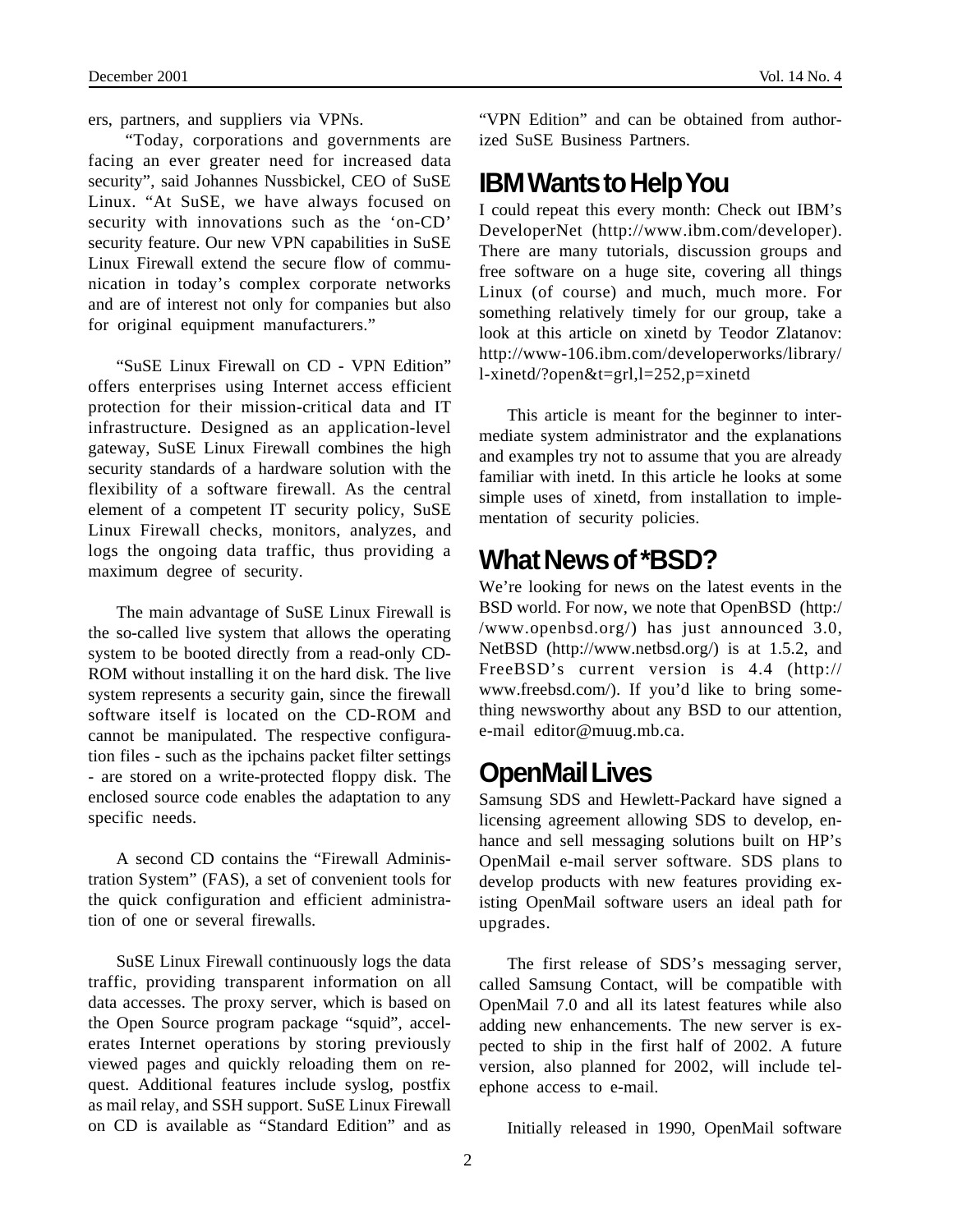has been used by more than 60 percent of Fortune 1000 companies. As the only e-mail server apart from Microsoft® Exchange to support a wide range of important Microsoft Outlook features, OpenMail software provides a cost-sensitive enterprise solution allowing deployment of thousands or even millions of users on a single server. SDS has used OpenMail software as the basis of its own internal communication system for five years, providing reliable communications across the company's 230,000 users.

### **Dell Into Linux Again**

Dell announced that it will offer factory installation of Red Hat® Linux 7.2 on its entire line of Dell Precision™ workstations and Dell PowerEdge™ servers, including the PowerEdge 1500SC server, which was introduced recently for small business customers.

Dell also has worked closely with Red Hat to provide support in Red Hat Linux 7.2 for Broadcom's Secure Sockets Layer (SSL) accelerator card, available as a low-cost security option on most PowerEdge servers. For customers who develop their own Linux image using Red Hat Linux 7.2 or another Linux distribution, Dell offers Custom Factory Integration to install the software on Dell OptiPlex<sup>™</sup> desktop and Dell Latitude<sup>™</sup> notebook computers.

Red Hat Linux 7.2 is immediately available on Dell PowerEdge servers and will be available on Dell Precision workstations later this year. For more information on Red Hat Linux on Dell systems, go to www.dell.com/linux.

#### **New CUPS Release**

Easy Software Products announced in early November the 1.1.11 release of the Common UNIX Printing System ("CUPS"), an IPP/1.1-based printing system for UNIX®

CUPS 1.1.11 adds support for embedded TrueType fonts and PostScript functions in PDF files and adds a new "cupsaddsmb" program for exporting CUPS printer drivers to Windows clients, adds preliminary support for MacOS X and Darwin. It also now supports printer drivers with more

than 100 media options, includes several general performance improvements, and fixes a potential JavaScript vulnerability in the web interface. CUPS is available at: http://www.cups.org.

CUPS provides a portable printing layer for UNIX®-based operating systems. It has been developed by Easy Software Products (http:// www.easysw.com/) to promote a standard printing solution for all UNIX vendors and users. CUPS provides the System V and Berkeley commandline interfaces.

CUPS uses the Internet Printing Protocol ("IPP") as the basis for managing print jobs and queues. The Line Printer Daemon ("LPD") Server Message Block ("SMB"), and AppSocket (a.k.a. JetDirect) protocols are also supported with reduced functionality. CUPS adds network printer browsing and PostScript Printer Description ("PPD") based printing options to support real-world printing under UNIX.

CUPS also includes a customized version of GNU Ghostscript (currently based off GNU Ghostscript 5.50) and an image file RIP that are used to support non-PostScript printers. Sample drivers for Dymo, EPSON, HP, and OKIDATA printers are included that use these filters. CUPS is licensed under the GNU General Public License and GNU Library General Public License.

### **KDE 2.2.2 Released**

The KDE Project announced the immediate release of KDE 2.2.2, a powerful and easy-to-use Internetenabled desktop for Linux. KDE 2.2.2 is available in **42** languages and ships with the core KDE libraries, the core desktop environment, and over 100 applications from the other base KDE packages (administration, multimedia, network, PIM, development, etc.). The KDE Project encourages all users of the award-winning KDE, and strongly encourages all users of KDE in multi-user environments, to upgrade to KDE 2.2.2.

KDE 2.2.2 is a security and service release. It marks the last scheduled release of the KDE 2 series, though further releases may occur. Code development is currently focused on KDE 3.0, scheduled for its first beta release next month and